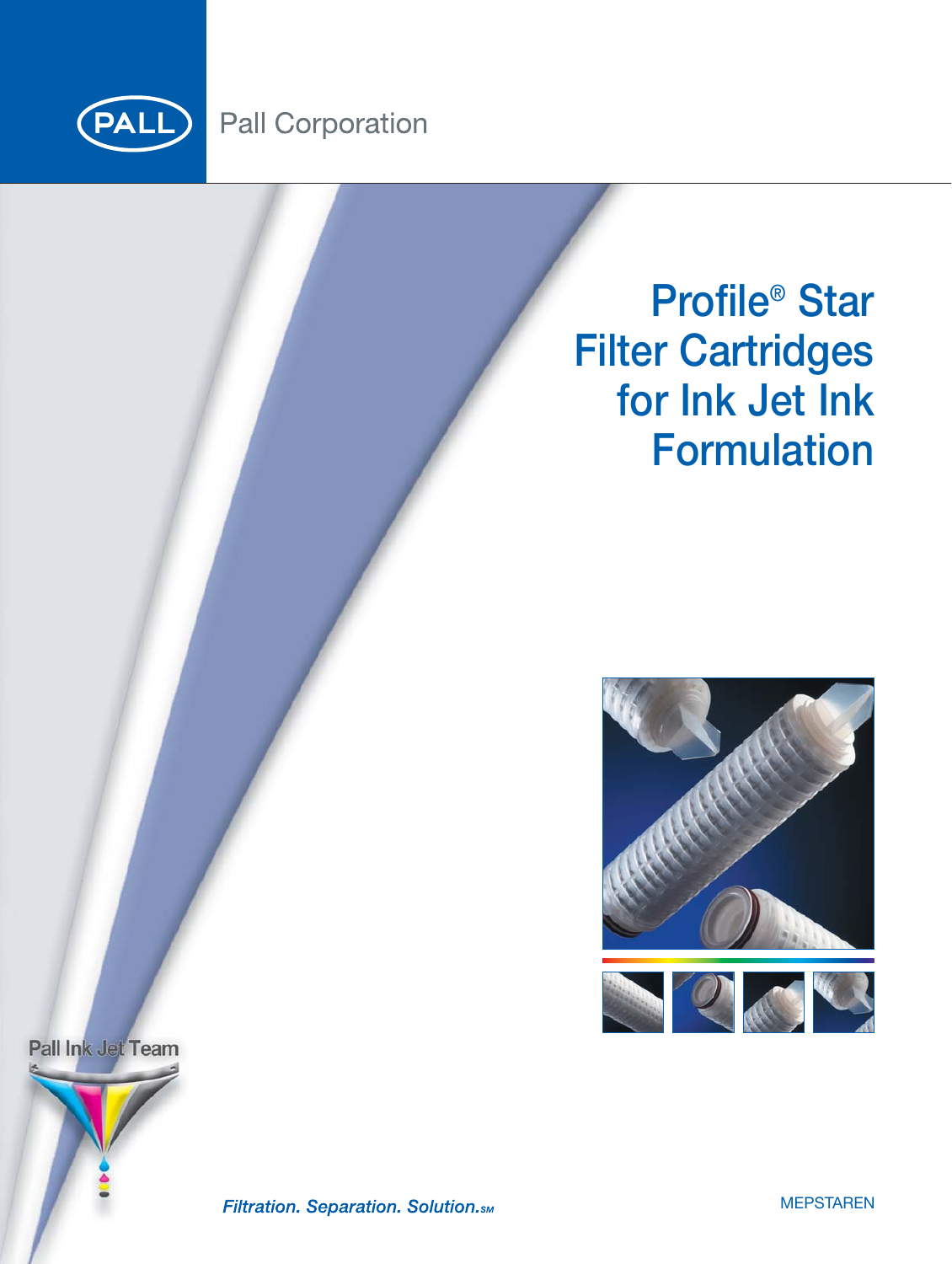

### **Innovative filter design for high efficiency filtration of ink jet inks**

The Profile® Star ink jet filter is an all-polypropylene pleated depth filter that combines the exceptional dirt-holding capacity of the Profile II medium with the high flow rates of the HDC® II pleated medium. While the Profile Star filter has a pressure drop and flow capability that are comparable to many competitive pleated polypropylene filters, it also provides excellent removal of contaminants such as gels and agglomerates. The Profile medium has been designed to minimize strip-out of desirable colorant and to improve removal of oversized contaminants. As particle size increases, the removal performance of this medium increases dramatically. The medium also features a graded pore density to maximize void volume and service life.

#### **Description**

- Absolute-rated<sup>1</sup> pleated depth filters with all-polypropylene construction.
- Four nominal filter lengths: 254 mm / 10 in, 508 mm / 20 in, 762 mm / 30 in, and 1016 mm / 40 in.
- Absolute removal ratings from 0.8 µm to 90 µm.
- Single-open-ended and double-open-ended styles, with different configurations available.

| <b>Features</b>                                          | <b>Advantages</b>                                               | <b>Benefits</b>                                                             |
|----------------------------------------------------------|-----------------------------------------------------------------|-----------------------------------------------------------------------------|
| Sharp cutoff for particle size                           | Excellent classification filter                                 | Effective removal of oversized<br>contaminant without stripping<br>colorant |
| Absolute-rated filter media                              | Consistent, repeatable filtration                               | Consistent ink quality<br>from batch to batch                               |
| All-polypropylene construction                           | Excellent compatibility with<br>most ink systems                | Can be applied over a<br>wide range of inks                                 |
| Pleated construction                                     | Higher flow rates than typical<br>depth filter cartridges       | Improved ink production<br>speed                                            |
| Free of surfactants, binders,<br>and mold release agents | Low extractables in most<br>ink systems                         | Filter will not affect critical<br>ink properties                           |
| Pleated depth filter media                               | Exceptional dirt-holding<br>capacity and long service life      | Low filtration cost per<br>gallon/liter                                     |
| Fixed pore structure                                     | Solids will not unload during<br>variations in flow or pressure | Permanently traps<br>contaminants                                           |

1 The removal ratings in this publication are based on the modified OSU-F2 test. Contact your Pall representative for additional information.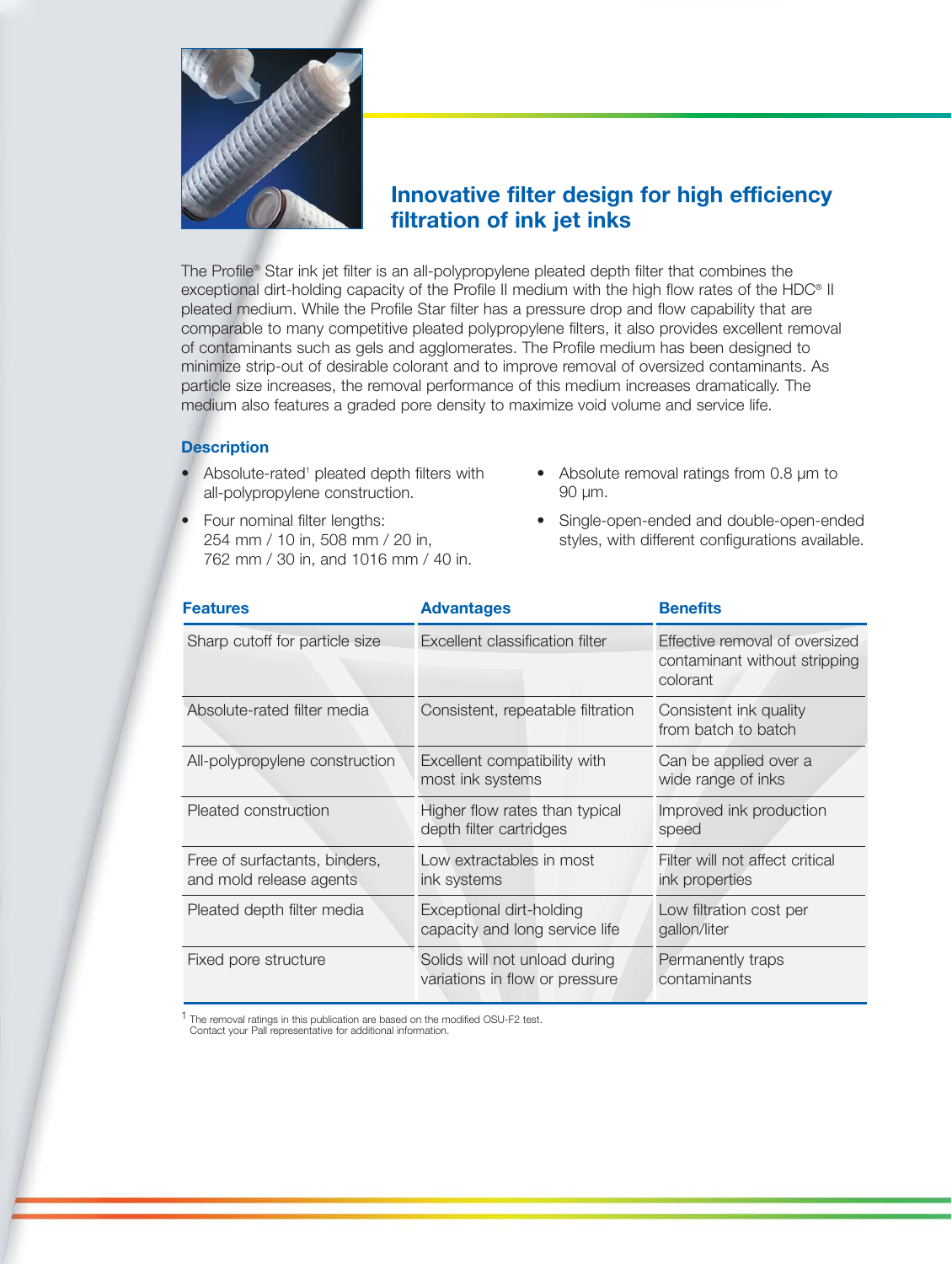

# **Technical Information**

|  | <b>Materials of Construction</b> |
|--|----------------------------------|
|  |                                  |

| Filter media            | Polypropylene            |
|-------------------------|--------------------------|
| Core, cages and endcaps | Polypropylene            |
| Gaskets/O-rings         | Ethylene propylene (EPR) |

#### **Operating Conditions**

Operating temperature and maximum differential pressures in compatible fluids.<sup>2</sup>

| <b>Operating Temperature</b>      | <b>Maximum Differential Pressure</b> |
|-----------------------------------|--------------------------------------|
| $80^{\circ}$ C / 176 $^{\circ}$ F | 3.4 bard / 49.3 psid                 |
| $50^{\circ}$ C / 122 $^{\circ}$ F | 5.0 bard / 72.5 psid                 |

2 Fluids that do not soften, swell or adversely affect the filter or materials of construction.

#### **Typical Liquid Flow Rate vs. Differential Pressure3**

#### **AB/MCY 1000 Configuration PUY Configuration**



3 For liquids with viscosities differing from water, multiply the pressure drop by the viscosity in cP.